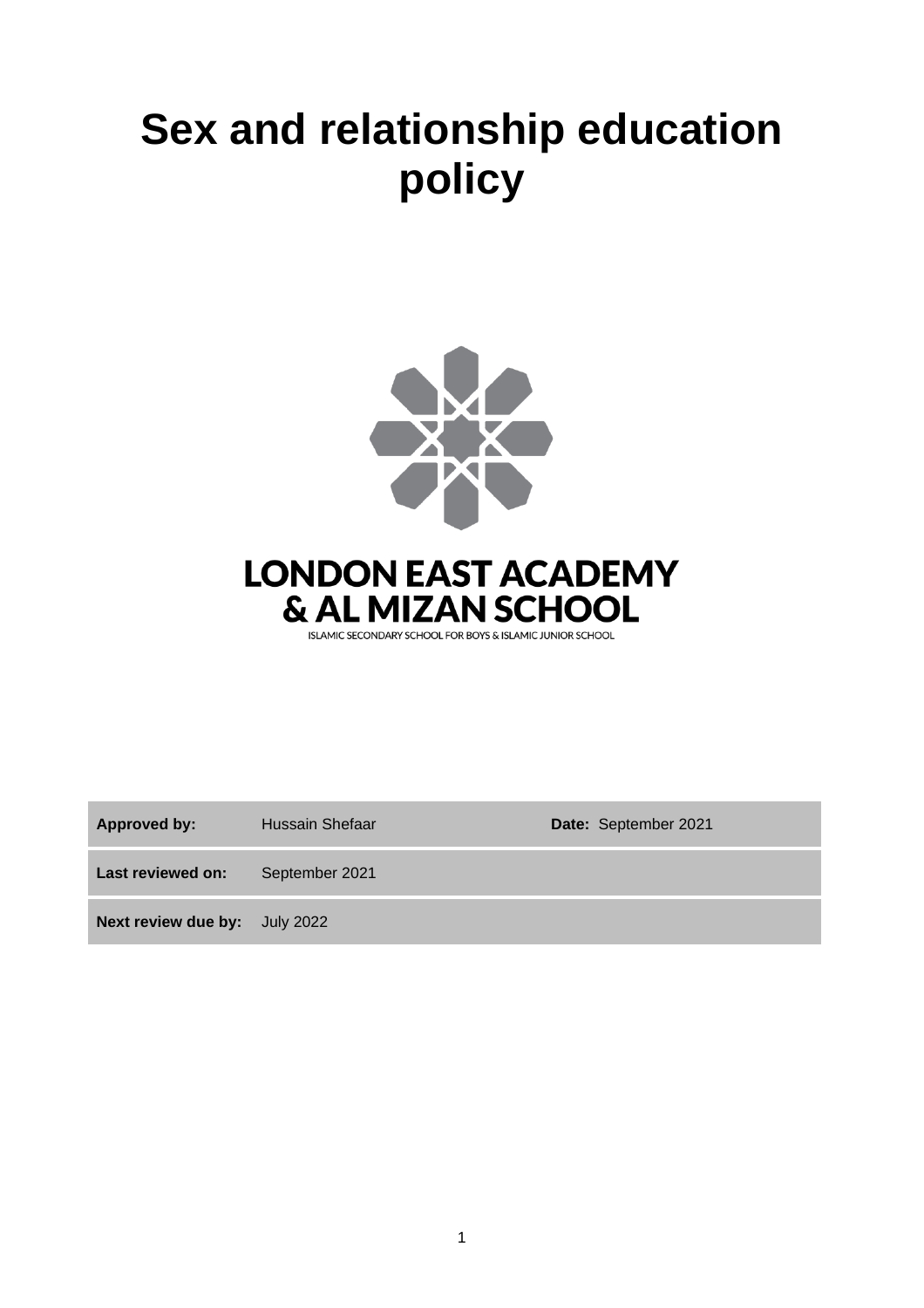# **Contents**

# **1. Aims**

Our Mission Statement at AMS and LEA commits us to the education of the whole child (spiritual, physical, intellectual, moral, social, cultural, emotional) and we believe that RSE is an integral part of this education. Furthermore, our school aims state that we will endeavour to raise pupils' self-esteem, help them to grow in knowledge and understanding, recognise the value of all persons and develop caring and sensitive attitudes. It is in this context that we commit ourselves:

In partnership with parents, to provide children and young people with a positive and prudent relationships and sexual education which is compatible with their physical, cognitive, psychological, and spiritual maturity, and rooted in the Islamic vision of education.

The aims of sex and relationship education (SRE) at our school are to:

- Provide an Islamic framework in which sensitive discussions can take place
- Prepare pupils for puberty and the importance of health and hygiene
- Help pupils develop feelings of self-respect, confidence and empathy
- Create a positive Islamic culture around issues of sexuality and relationships
- Teach pupils the correct vocabulary to describe themselves and their bodies
- Teaching materials should be appropriate and must take into regard the age and the religious and cultural background of the pupils in attendance at London East Academy
- Special consideration to the delivery of relationships that coincides with the DFE policy to independent schools. The importance of marriage in British culture will be properly explored with consideration to Islamic principles of partnerships. Also, students will be taught about relationships in modern Britain.
- As with all curriculum areas the PSHE curriculum will give due regard to The Equality Act 2010 and its three main aims.
- 1. To eliminate unlawful discrimination, harassment, victimisation and any other conduct prohibited by the Act.
- 2. To advance equality of opportunity between people who share protected characteristics and people who do not share it .
- 3. To foster good relations between people who share a protected characteristic and people who do not share it.
	- The primary aim is to create a comfortable environment that allows students to be able to express a personal identity that is conducive to becoming a competent British citizen. As an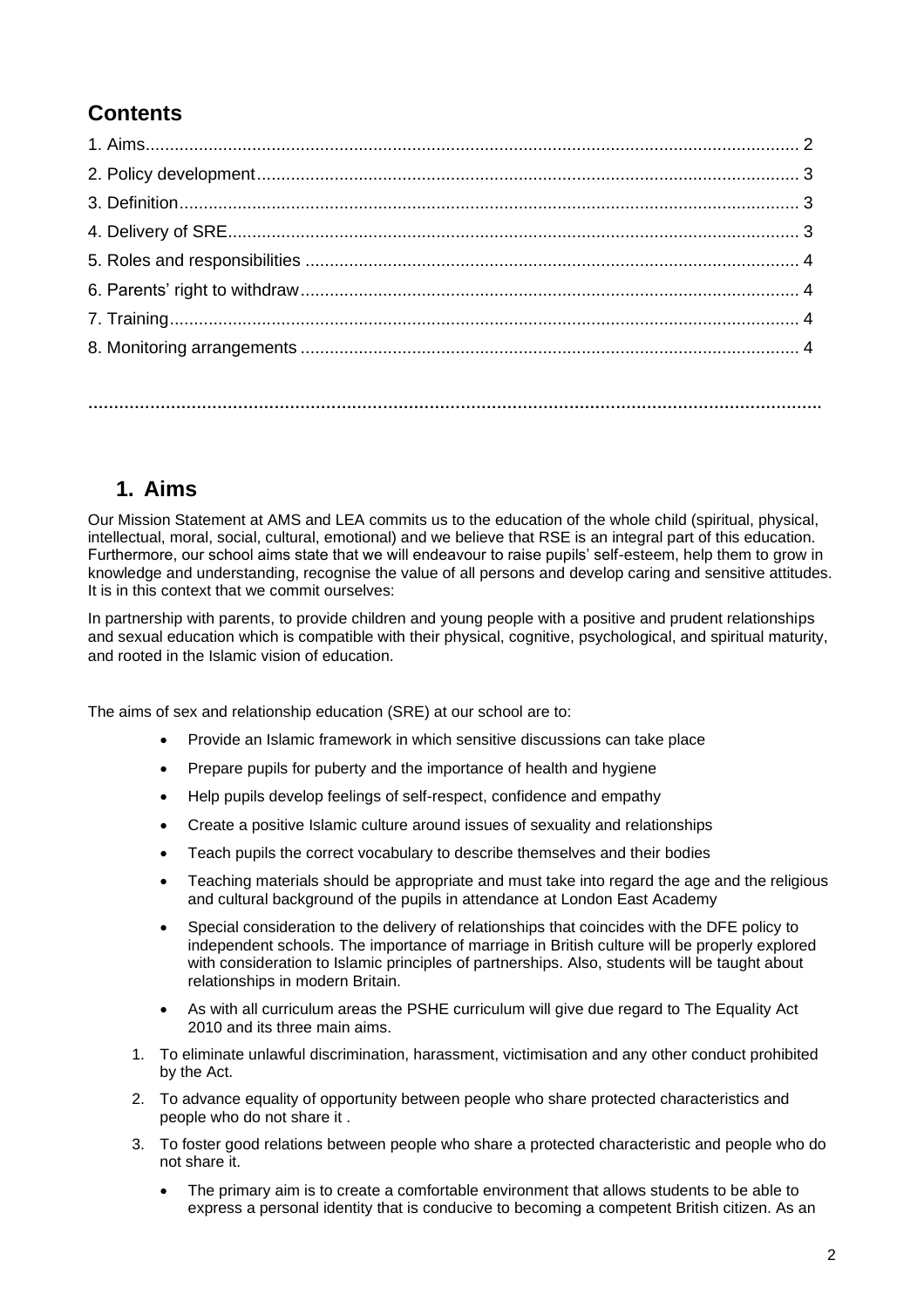Islamic faith school, we are sensitive to Islamic understanding of family and relationships. This is in line with the guidance of the DFE and UK law.

• With the guidance of the Equality Act 2010, our school aims to educate students about all kinds of prejudice and discrimination and how thought and language that can be considered to be prejudicial are eliminated. Moreover, the school aims to be alive to issues such as everyday sexism, misogyny, homophobia and gender stereotypes and take positive action to build a culture where these are not tolerated, and any occurrences are identified and tackled.

## **2. Policy development**

This policy has been developed in consultation with staff, pupils and parents. The consultation and policy development process involved the following steps:

- 1. Review a member of staff or working group pulled together all relevant information including relevant national and local guidance
- 2. Staff consultation all school staff were given the opportunity to look at the policy and make recommendations
- 3. Parent/stakeholder consultation parents and any interested parties were invited to attend a meeting about the policy
- 4. Pupil consultation we investigated what exactly pupils want from their SRE
- 5. Ratification once amendments were made, the policy was shared with governors and ratified

## **3. Definition**

SRE is about the emotional, social and cultural development of pupils, and involves learning about relationships, sexual health, sexuality, healthy lifestyles, diversity and personal identity.

SRE involves a combination of sharing information, and exploring issues and values.

**SRE is not about the promotion of sexual activity**.

## **4. Delivery of SRE**

SRE is taught within the personal, social, health and economic (PSHE) education curriculum. Biological aspects of SRE are taught within the science curriculum, and other aspects are included in religious education (RE). Boys and girls will be taught separately on some gender specific topics.

Across all Key Stages, pupils will be supported with developing the following skills:

- 4. Communication, including how to manage changing relationships and emotions
- 5. Recognising and assessing potential risks
- 6. Assertiveness
- 7. Seeking help and support when required
- 8. Informed decision-making
- 9. Self-respect and empathy for others
- 10.Recognising and maximising a healthy lifestyle
- 11.Managing conflict
- 12.Discussion and group work

These skills are taught within the context of family life.